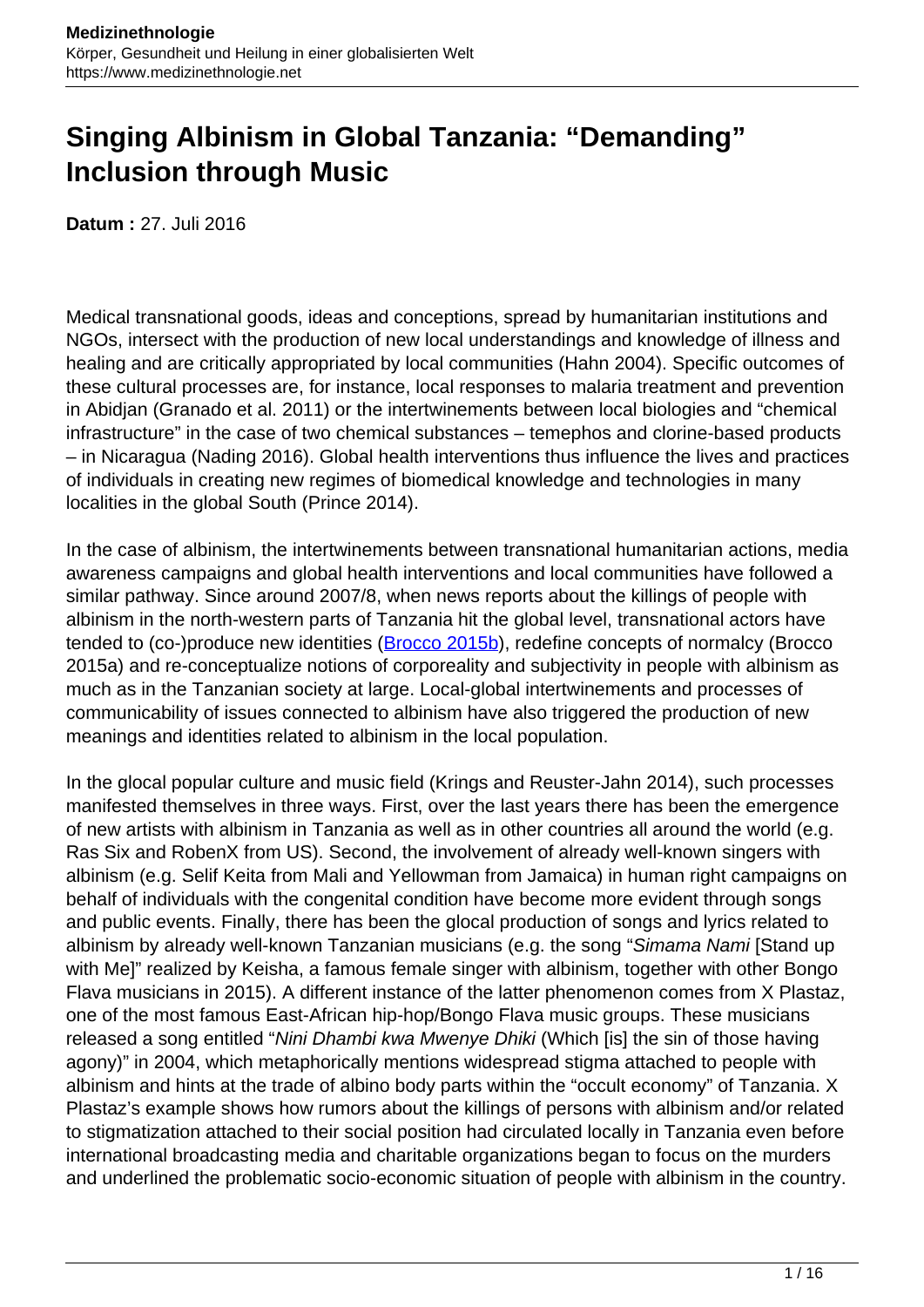"Even a Human Skin is for Sale": Approaching Ras Six and his Tunes

**"Simama imara, zunguka kila/ kona, kila anga angaza/ kushoto, kulia, mbele, nyuma kote pitia/ Na hapo ulipojishikiza/ ng'ang'ania, sikiliza, vumilia/ baadaye usije jutia/** 

"Hold on firmly, get around/ every corner, take a look/ left, right, front, back, make sure you look everywhere/ and if you persist/ just grasp, listen and be patient so that/ you won't regret later on/

#### **Hii ni mahususi na maalum/ kwa watu wangu/ walemavu, vipofu, zeruzeru na/ wendawazimu/ watototo wa mitaani, fukara masikini na wenye akili zao timamu/**

This special and known (song) is for my people/ the cripple, blind, albinos and/ insane persons/ street children/ the poor and those who are mentally sane/

# **Hii kamba ngumu/ mjue tunavutana na wenye nguvu/ vitambi na mashavu […] Kila kitu, kila mahali/ na hata ngozi ya mtu dili/ wengine wachavi, waganga feki."**

This is a thick rope/ you should know it/ that we are pulling it against those who are powerful/ healthy and big […] Everything and everywhere/ and even a human skin is for sale/ there are witches and fake traditional healers."

The above rhymes, the endless look of rage on a man's worried face, his sharp gestures, a crowd of young fellows surrounding him in a poor neighborhood of Arusha, a city located in the north-eastern part of Tanzania. These are only a few elements of an African tune's music video, realized in 2006. The song, entitled "Nini dhambi kwa mwenye dhiki" (literally "Which [is] the sin of those having agony"), is a long complaint of the critical economic conditions and the social issues which scourge Tanzania and its population nowadays (Video n.1). Along the song's lyrics, the MC<sup>III</sup> and former X Plastaz front-man, Faza Nelly, denounce the vileness of the Tanzanian government's welfare policy and societal inequalities, mostly afflicting the life of deprived individuals and groups. Amid the list of deprived people, the singer mentions persons with albinism<sup>[2]</sup>. He states that the song is dedicated, among others, to the "blind and albinos" and in so doing he refers to the practice of selling body parts, blood and skin of people with albinism to "fake" traditional healers, as it has been framed by national and international broadcasting media and NGOs in the past few years. The news and awareness campaigns have then brought to world prominence the outbreak of the alleged killings of people with albinism in Tanzania's north-west mining frontier (Mwanza and Shinyanga regions) as well as its subsequent spread beyond the country's borders to Congo, Rwanda, Malawi and Zambia.

Video n.1: "Nini Dhambi kwa Mwenye Dhiki (Which [is] the Sin for those having Agony)" by X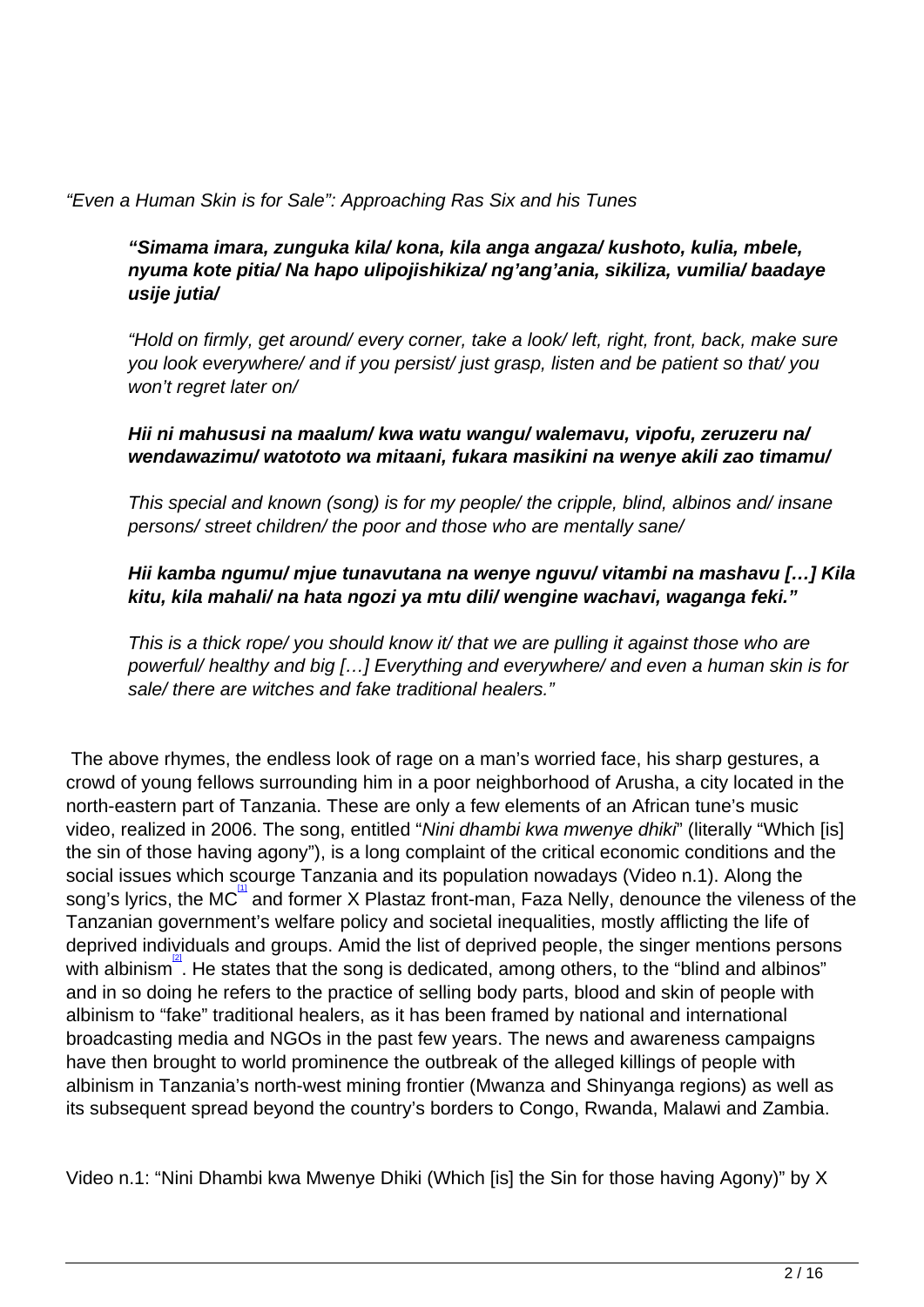#### Plastaz

After listening to this song many times before starting my fieldwork and while in Tanzania, I developed the idea to investigate, firstly, whether there are in Tanzania singers and/or musicians with albinism and, thereafter, the reasons why and in which ways these musicians use their own skills as a way to address social issues affecting the life of other individuals with the congenital condition. Lucky enough, one day I was walking and chatting with one of my closest friends and informants in one of the crowded streets of Dar es Salaam and asked her whether there were musicians with albinism in Tanzania. She thought a bit and then suddenly suggested that I talk with a young musician with albinism who she had known for quite a long time. His name was Ras Six. I asked for his telephone number and quickly obtained an appointment with him. The first meeting with Ras Six took place two days later in a studio in Mikocheni area, a wealthy neighborhood in Kinondoni district, where he was recording a few songs for his new album. After that meeting, others followed while I was still in Tanzania. Our relationship did not end when I left the country, as we have kept in touch through Facebook.

By describing the life trajectory of Ras Six in brief and analyzing two of his songs related to albinism and disability, this piece intends to shed light on the relationships between two diverse but not disconnected spheres of social life. The first is constituted by the subjectivity of Ras Six and his accounts about the social worlds in which people with albinism live in Tanzania. The second is made up of moral values and humanitarian actions spread in the country by NGOs and international institutions. The enmeshment of these two spheres comprises the changing social and moral worlds in which many of Ras Six's songs have been realized from his youth in Tabora to the present days in which he performs his music in international festivals, such as the Sauti za Busara ("Voices of Wisdom") in Zanzibar, and collaborates with international organizations on behalf of the population with albinism in Tanzania.

The present piece is part of my PhD research on the intertwinements between, on the on hand, transnational actors, such as NGOs and international humanitarian institutions, who participate in the global flow of biomedical explanations and human rights conceptions related to albinism and, on the other hand, persons with albinism and other local subjects (e.g. relatives and community members) who actively appropriate these global ideas and mix them with moral/religious conceptions in the making and remaking of their identities and subjectivities. The research data on which the blog piece is based derive from conversations and interviews I had with Ras Six on three occasions while I was in Dar es Salaam during the last part of my fieldwork (August-September 2015). I obtained the rest of the information on his life and music through chats we had on Facebook and by directly listening to his and the Tunaweza band's songs. Since I am not a native Swahili speaker, I kindly asked Ras Six to transcribe in Kiswahili the lyrics of the two songs analyzed below ("Je Ni Nani" and "Mauaji"). The lyrics in Kiswahili of the song "Nini Dhambi kwa Mwenye Dhiki (Which [is] the sin for those having agony), realized by X Plastaz, in turn, were available in the internet

(<http://www.bongolyrics.com/song-lyrics/nini-dhambi-by-x-plastaz>). Afterwards, I translated all of the lyrics into English.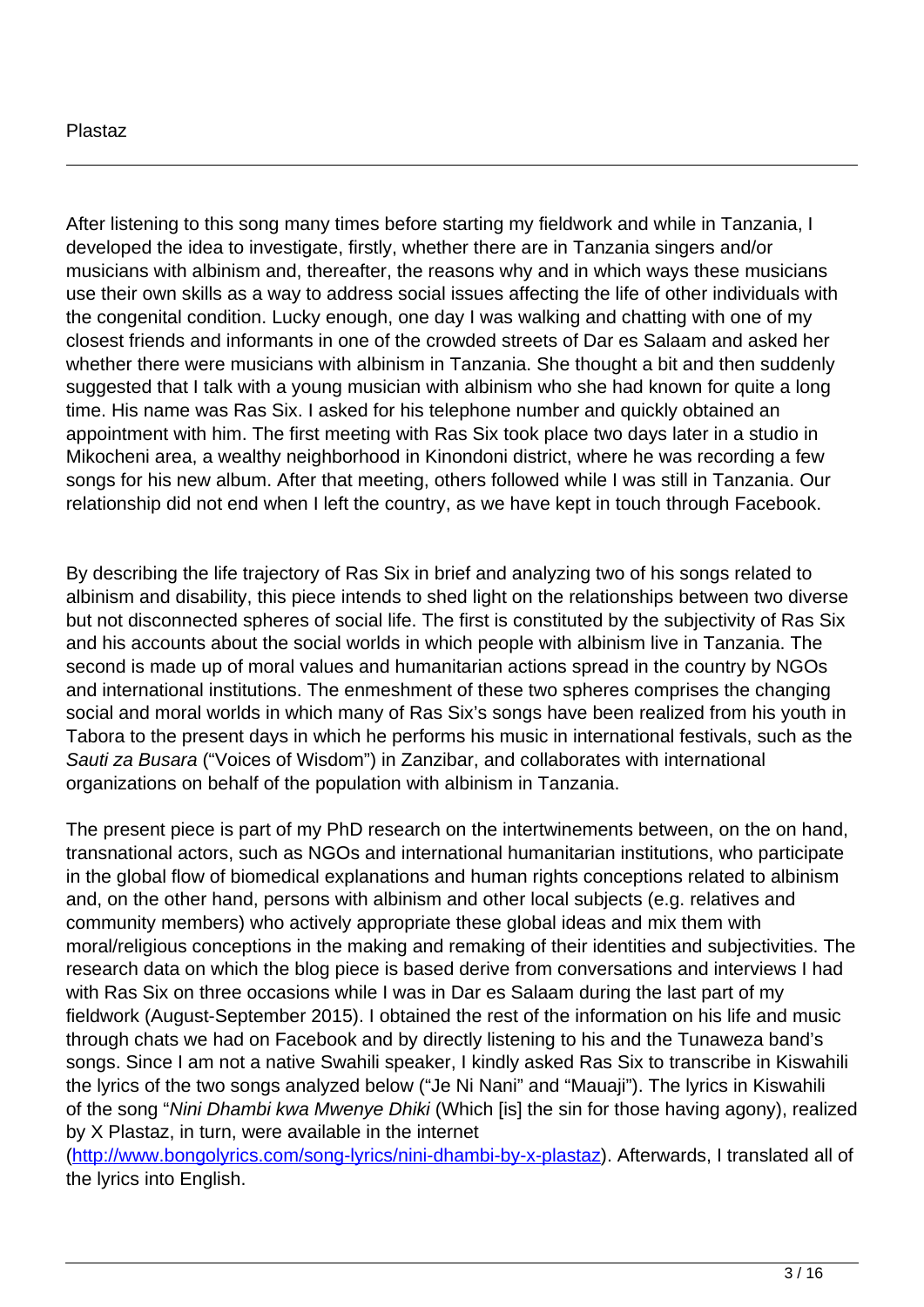## Floating into the Tanzanian Soundscape

Before examining Ras Six's life experiences and analyzing his tunes about issues related to albinism, it is important to situate his music within the soundscape of the Tanzanian music scene and to hint at other musicians in Tanzania who addressed social problems related to health and spread educational messages through some of their lyrics.

Bongo Flava is unquestionably the most widespread kind of music in Tanzania and encompasses other music genres such as Zouk, Hip-Hop, R&B, Reggae, Ragga, Takeu, and Bongo Bhangra (Suriano 2011). The Bongo Flava music genre, classified between the late 1980s and the early 1990s as "hip-hop/reggae with a Tanzanian flavor", is the product of an "hybridization through globalization" (Gaztambide-Fernandez 2004), whose name presumably derived from bongo (brain), as a term pointing out the alleged smartness of Dar es Salaam citizens (Englert 2003) (Video n.2). Bongo Flava has three main characteristics: lyrics written in Kiswahili and/or street language (*lugha ya mitaani*); music made of backup tracks prepared by producers; and an audience mainly composed of young (urban) generations (Perullo 2005; Englert 2003, 2008; Reuster-Jahn 2008; Suriano 2007, 2011; Ntarengwi 2009).

Video n.2: The Notorious B.I.G., Tupac Shakur and Bob Marley are the most well-known transnational music models imported by wealthy Tanzanian youths during the 1980's and 1990's, i.e. the end of the Nyerere Socialism Era. This posthumous tune, realized in 2006, is a remix of two original songs: "Suicidal Thoughts", by the Notorious B.I.G. and "Johnny Was" by Bob Marley.

Despite this broad definition, the differences between Bongo Flava and other mainstream music genres, such as hip-hop, R&B and reggae, remain fluid in terms of the artists' selfrepresentation and dress code as well as the lyrics' themes and the music style. For instance, many Bongo Flava musicians and fans show influences from the Black-American rap culture mixed with accessories and dreadlock hair styles of Rastafarian origin (Suriano 2011). This is also the case of Ras Six whose dress style is composed of dreadlocks, bracelets displaying the Ethiopian flag or the colors of the Jamaican flag. These accessories refer to the global reinterpretation of Rastafarian culture<sup>[3]</sup>. Within this process of appropriation, Bongo Flava musicians draw on traditional elements from different autochthonous music styles and/or localize global music styles (Sanga 2011).

As stated above, the definition of Bongo Flava both in terms of a music style and the artists' self-representation is still "challenging". As underlined by Suriano (2011), many "pure" Tanzanian rappers, for instance, distance themselves from this music genre affirming that "real" hip-hop and/or reggae music are committed to denounce social problems and tell the "truth" about life (Video n.3), while Bongo Flava musicians are primarily interested in entertaining their audience with frivolous themes (Video n.4). Despite this critique, many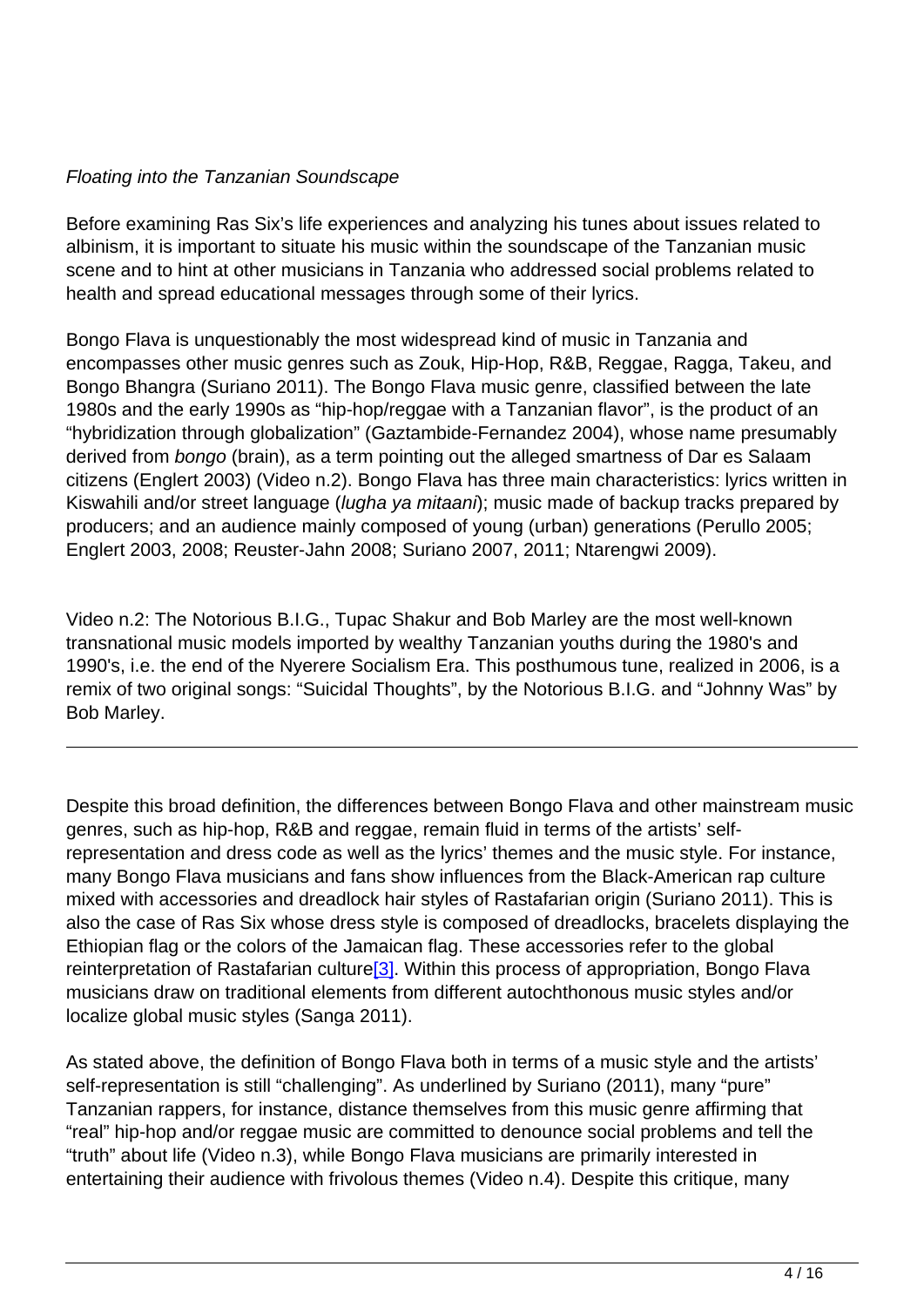scholars (Suriano 2011; 2007) prefer to categorize Bongo Flava lyrics into two main fluid groups: songs expressing feelings (apparently the majority) and tunes addressing social, political, and economic problems. The latter is genealogically intertwined with old school American hip-hop and global reggae styles (Alvarez 2008). In general, it may thus be said that not only "pure" rappers but also Bongo Flava artists talk about daily issues affecting urban and unemployed youths and other marginalized groups (Perullo 2005, Stroeken 2005, Suriano 2007). One rule is thereby self-evident: Bongo Flava lyrics as well as proper hip-hop/reggae tunes do not directly criticize the political system (Suriano 2011: 120) and the Tanzanian government.

Video n.3: Song realized by Juma Nature, one of the most engaged and committed music groups since the 1990s called "Inauma Sana (It Hurts a Lot)". The song talks about social problems faced by the young generation, especially HIV/AIDS (ngoma), in poor urban settings.

Video n.4: One of the most played songs by Diamond Platnumz, called "Number One"

Despite the lack of any explicit reference to public figures and political scandals, both these two fluid categories of lyrics within the Bongo Flava music styles (e.g. party songs and lyrics addressing social problems) are nevertheless the expression of Tanzanian urban youths with their ambiguous experiences and their particular understanding of modernity and globalization (Suriano 2011). Although Ras Six's musical textures are closer to reggae and some of his lyrics incorporate Rastafarian narratives, his music style should be classified as Bongo Flava, as he himself affirmed. This self-categorization anyway does not keep him from insisting that he is able to play any kind of music style from Bongo Flava to Hip-hop, Reggae and Dance music (musiki ya dansi) (Video n.5).

Video n.5: "On My Mind" – Ras Six

Despite the heterogeneity of themes picked up by many Bongo Flava musicians in their songs and the fluid categorization of this music style, many artists realized songs which address the social and political problems mainly affecting the young and unemployed generations in the country. In this regard, an important theme picked up by many Bongo Flava songs is related to urban life and health issues. For instance, the spread of HIV/AIDS (Ukimwi) has been addressed in the past as well as more recently in many songs (see Higgins 2014). In the street language used by youth, HIV/AIDS is translated with words as *ngoma* (drum), *mgeni* (guest/stranger), mdudu (insect) and/or expressions as -kanyaga miwaya (crushing the electricity wires – "to get AIDS") (Suriano 2006).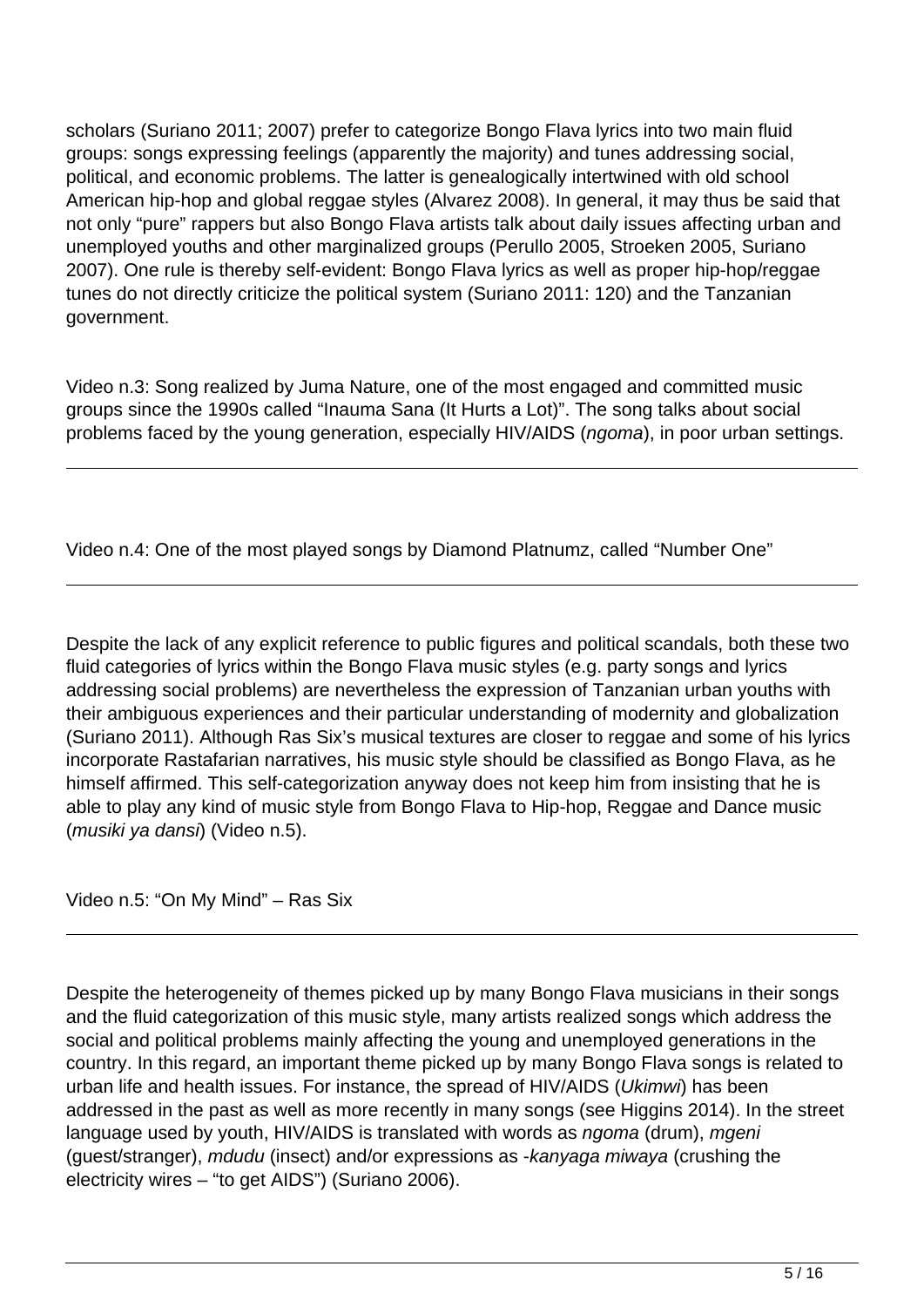Well-known Bongo Flava musicians, such as Mr II/Sugu, Professor Jay and Mwanafalsafa, refer to the spread of the virus in the Tanzanian population trying to deliver prevention and educational messages about leading a "moral" life and enhancing the social inclusion of individuals already infected (e.g. as sung by Professor Jay in the song "Alikufa kwa Ngoma [He Died Because of the Drum]"). Thus, the narratives about HIV/AIDS, contained in these popular songs, are culturally and historically bound products of a supranational "narrative intervention" then embedded in local experiences of young Tanzanians (Bastien 2009). In the lyrics of "Starehe (Repose/Good Times)", Professor Jay and Ferooz talked about the allegedly rampant and immoral life style of a man who is becoming infected with HIV because, as the protagonist tells, "the devil succeeded in influencing me (Ibilisi amefanikiwa kunivuta)" (Video n.6). Another musician, called Dully Sykes, realized a song entitled "Nyambizi (Voluptuous Woman)", which addresses the issue of unprotected sex among the young generations in urban settings. While other Bongo Flava artists such as King Crazy GK, in the song entitled "Sister Sister", and Noorah, in the song "Ukurasa wa pili (Page Two)", critique the licentious behaviors of young urban women (Higgins 2014: 33-37).

Video n. 6: "Starehe (Repose/Good Times)" by Ferooz and Professor Jay

#### Bongo Flava, Reggae, Hip-hop and Albinism: Ras Six's own Trajectories

# **"Watu wengi wamekufa kwa maradhi haya/ Familia zinateseka juu ya maradhi haya/**

Lots of people have died because of these diseases/ families are bothered (worried) because of these infirmities/

#### **Ona watu masikini wanavyohangaika kuitafuta rizki/ ona watoto wa mtaani wanavyoitafuta aaah rizki/**

Look at poor people restlessly looking for means of subsistence/ look at street children who are searching for ahhhh means of subsistence/

#### **Wanapigana vikumbo na mbwa koko kisa ukoko jalalani/ inauma aaah!/**

They elbow their way through with savaged dogs (while dealing with) their business or stories of burnt leftovers in the garbage, this hurts!/

#### **Je ni nani anaweza kusimama na kuitetea haki yao o,o,o ooooh?/**

Who is it who can stand up and fight for their rights?"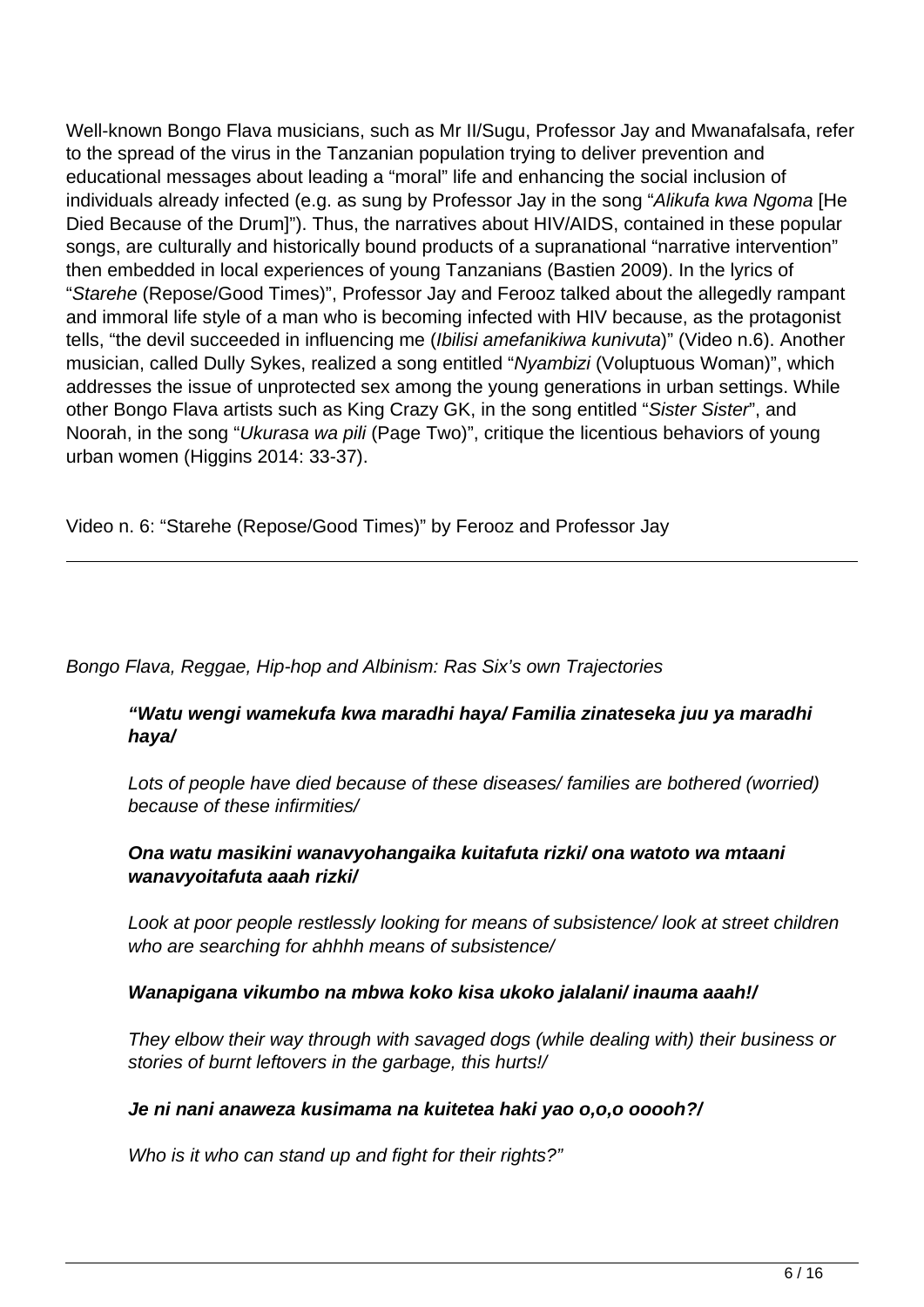These verses open one of Ras Six's songs titled "Je Ni Nani? (Who is it?)" and briefly describe the kind of life experiences related to albinism he went through in the past (Video n.7). Therefore, the lyrics testify which role the musician claims to play for helping the less fortunate people in Tanzania through his music. The song denounces that many individuals and street children (watoto wa mitaani) in the country are starving because, in Ras Six's own words, "they do not have nothing, no foods, no proper houses, nothing". Hence, "people of Tanzania have to change the situation in the country", he added later on.

Video n.7: "Je Ni Nani (Who is it)" – Ras Six

When Ras Six pronounced these lines and explained his way of making music to me, we were sitting in a small bar in Mbezi Beach while drinking sodas. I started to take notes on his life story, daily experiences, understandings of albinism and taste of music since August 2015. The second conversation we had took place inside a two-rooms soundproofed house furnished with computers and microphones, in the middle of a garden and close to another small abode. On that occasion, the first thing Ras Six made was to show me his newly released album "Taa Bora (The Right Time)" and talked briefly about which songs it was made of. Afterwards he started answering questions about his life history and music trajectory.

Sixmond Ndeka, Ras' birth name, was born in Tabora thirty-nine years ago. From Tabora, he moved to Dar es Salaam in 1996 and tried to follow his dream to become a musician. At the beginning, even though he won one important music contest at the national level, it was difficult for him to make money with music. Without a stable income, he could not afford to rent a room and became a street boy (kijana wa mtaani). By playing music in camps (parties organized especially by boys and girls of a higher socio-economic background) and doing small business (biashara ndogo ndogo) in the street, Ras Six eventually made enough money to record his first album titled "Sina Pamba (Without Cotton Dress)". When I asked him why he opted for this title, he replied:

"Because not all the people are poor but in my case I was a kid of the streets (kijana wa mitaani) and because of that I did not have beautiful dress and when I went to club many persons asked me 'hey you, where do you come from? To whom (do) you belong?' They asked that because I did not have so many clothes and I always put on shorts, T-shirt, hats. I always answered to these question saying that 'I am an artist (*mtu wa sanii*), so do not look at my appearance but listen to my music'."

After having played music in different camps in various areas of Dar es Salaam, Ras moved to Zanzibar in the hope to find a suitable job. There, he worked in a hotel for three years while studying voice, ensemble, *ngoma*, drum kit and improvisation at the Dhow Countries Music Academy (DCMA), a music school established on the top floor of the Old Customs House on the seafront of Stone Town in 2001. Ras Six returned to Dar es Salaam in 2010 where he formed the Tunaweza Band with other musicians with physical disabilities whom he had got to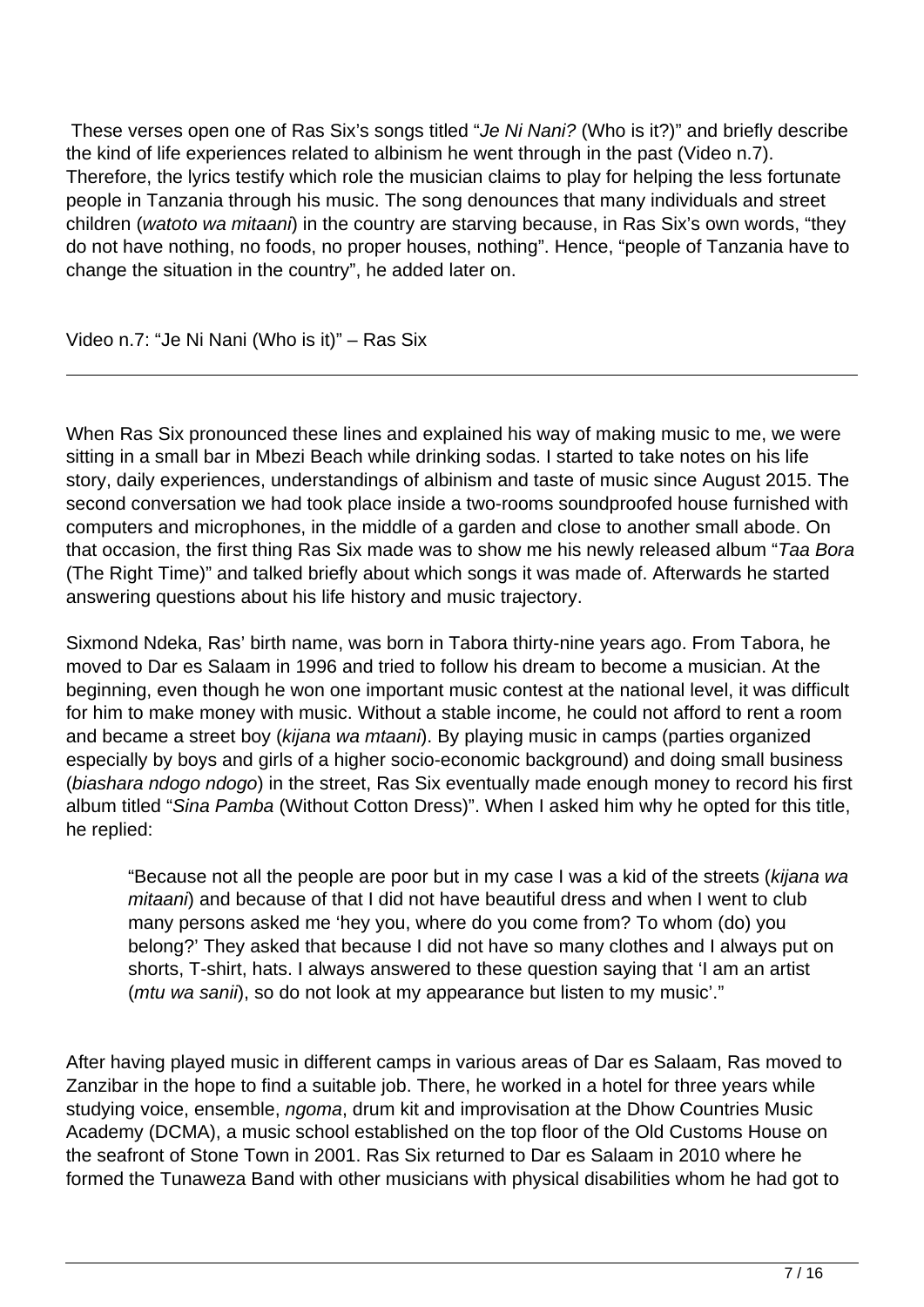know in Zanzibar. One of these artists later became his second wife. At the beginning Ras Six and the Tunaweza Band ("We Can" in Kiswahili, a reference to the Obama's political campaign in 2008) played only traditional music but later on he convinced the other group members to take into consideration other styles of music such as Bolingo (music from Congo sung in Kiswahili) and Reggae. This advancement in his own music career was also triggered by collaborations with international NGOs involved in aid programs on behalf of people with albinism and disability such as Under the Same Sun, Come Together (from Sweden) and CEFA (from Italy). These organizations organized events and financed some of his performances with the Tunaweza band.

Differently from the majority of so called Bongo Flava musicians, Ras Six claimed that the themes of his music were various. In his last album "Sina Pamba", besides songs talking about love and feelings (e.g. Mbilimbi), there are other tunes which address issues such as poverty, social inequality, political corruption, stigma, albinism and disability. He explained:

"I talked about watu wa chini na masikini (poor persons) because the life for them was really strong and I am not able to talk about themes for rich people because I always lived in poverty and do not know anything about the life of those rich (maisha ya juu). I also used to talk about matatizo ya maisha ya watu wenye ulemaavu na ualbino (problems of persons with albinism and disability), I talked about watoto wa mtaani (street children), I talked about HIV and education and the importance of education for every individual."

This statement is an instance of Ras Six's commitment to social themes in some of his songs (Video n.8). Apart from the direct reference to his life in a vulnerable position, Ras Six's music lyrics are also directly related to two other reasons. On the one hand, his social commitment and desire to tell the "truth" was connected to multiple music influences, namely roots reggae and hip-hop – previously covering issues ranging from the rejection of any class and racial inequality (especially the discrimination of black people in the US) to the positive evaluation of post-colonial criticism and fights for equity. On the other hand, Ras Six's involvement with social issues can be interpreted as an outcome of his working relationships with international actors (especially NGOs), which convey the political message – informed by (bio)medical and humanitarian models of disability, moral values and human rights – that albinism and any other disability are global categories of human diversity and should not be taken as forms of inability.

Video n.8: "Greetings for you" – Ras Six

Further examples of the social themes present in some of his songs are summarized in the verses contained in the tune "Je Ni Nani? (Who is it?)". The lyrics list social issues affecting young unemployed and less educated generations in Tanzania. These are, for instance: individualism, social and economic inequality, corruption, skin color and religious diversity, management of chronic diseases and lack of inclusion for people with disability at large. In this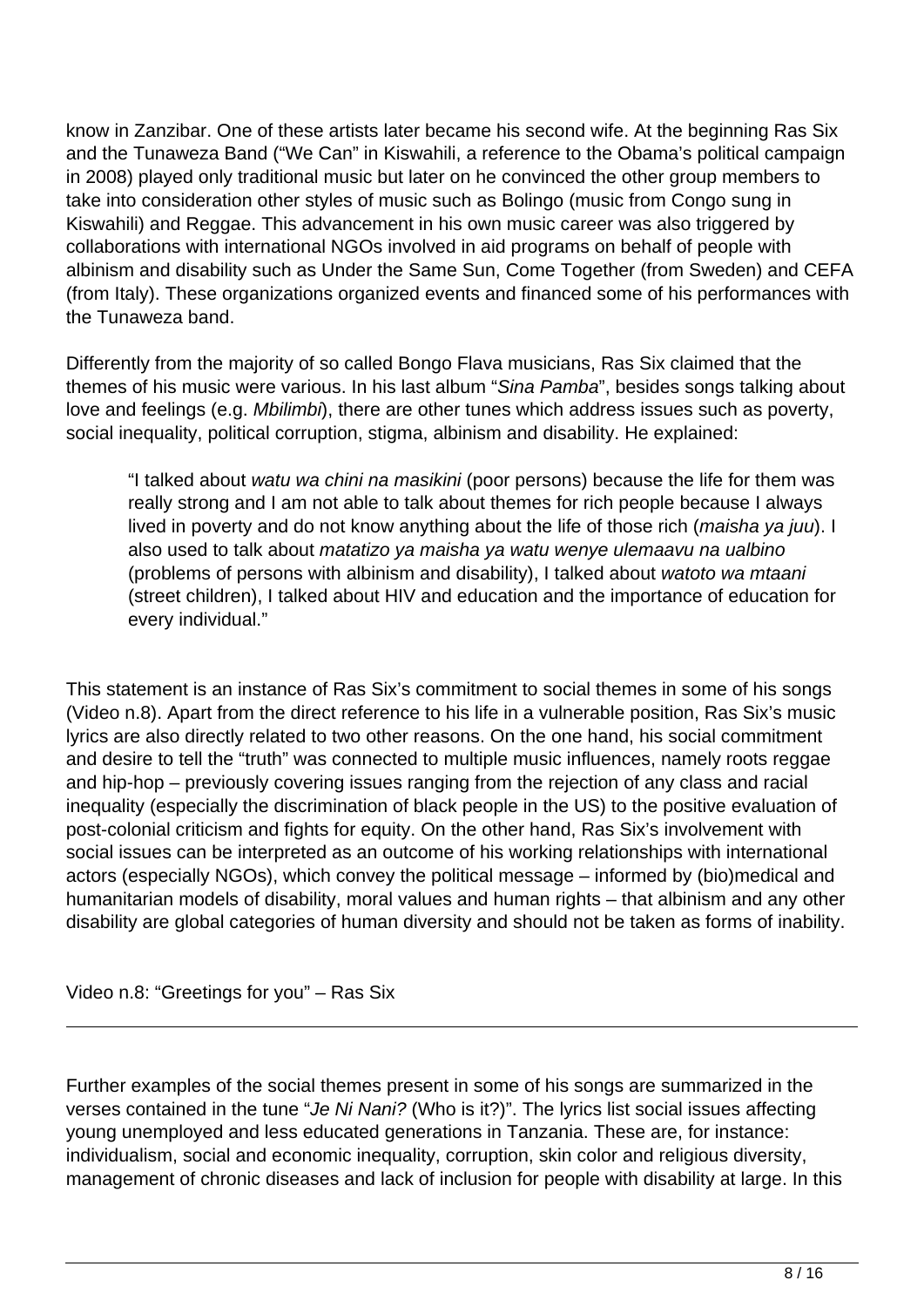regard, Ras Six sings:

#### **"Kila mmoja amegubikwa na ubinafsi, Chozi la mnyonge linatiririka pasipo na hatia, Mahakama zinanuka rushwa!!**

Everyone has been showered with individualism, a tear of an humble person is dropping without guilt, the courts stink of corruption

#### **Haya, mnyonge mnyongeni haki yake mpeni, Haya, tofauti za dini weka pembeni/ Haya tofauti za rangi weka pembeni na tofauti zetu zisitufanye tuwe na matabaka kwani sisi sote ni watoto wa mama mmoja aah Afrika,**

Ok, you give the rights to (this) humble person. Come on, put aside religious difference/ Come on, put aside the difference of skin color and do not let our differences divide one another/ let classes be there because we are all children of the same mother aah Africa,

#### **Tuungane pamoja kupigana na umaskini, ujinga na maradhi, twataka maji, chakula, umeme na elimu ukatili ukomeshwe eeeh, Ukimwi utakwisha lini? Malaria vipi mta win iiih? Nooo!!**

Let's unite together to fight against poverty, ignorance and diseases, we want water, food, electricity and education and violence must be stopped, when will AIDS disappear? And about Malaria when will we win against it?

# **Tb, kansa ndio chanzo cha matatizo, Loliondo je kuna ufumbuzi wa matatizo? Nenda Ocean road, KCMC na Muhimbili ukaone kwa macho yako.**

Tb, cancer are the source of problems/ Loliondo, is there a solution for the problems? Go to Ocean road, KCMC and Muhimbili and will see with your eyes."

#### Hear the Voice of Disability, Disability is not Inability: Exploring Albinism in Verses

The actions of NGOs and international institutions on behalf of people with albinism have aimed at transforming ideas about albinism at both rural and urban level and creating "alternative futures" (Weiss 2004) for the individuals with the congenital condition in the Tanzanian society. Visible influences from these international actors on wide-spread conceptions of albinism are present in the multiple labels for albinism circulating in Tanzania today (**[Brocco 2015b](http://www.medizinethnologie.net/people-with-albinism-in-tanzania/)**). The campaigns carried out by NGOs and international institutions have triggered the formation of new identities and subjectivities among people with albinism. A strong group identity and attitudes of deservingness are a few instances of the enmeshment of the condition's local moral-religious meanings with the global flow of (bio)medical explanations, moral values, and the human rights perspective on social issues related to albinism (Brocco 2015a). For instance, a similar pathway could be traced in the diverse healing domains (biomedical, herbal and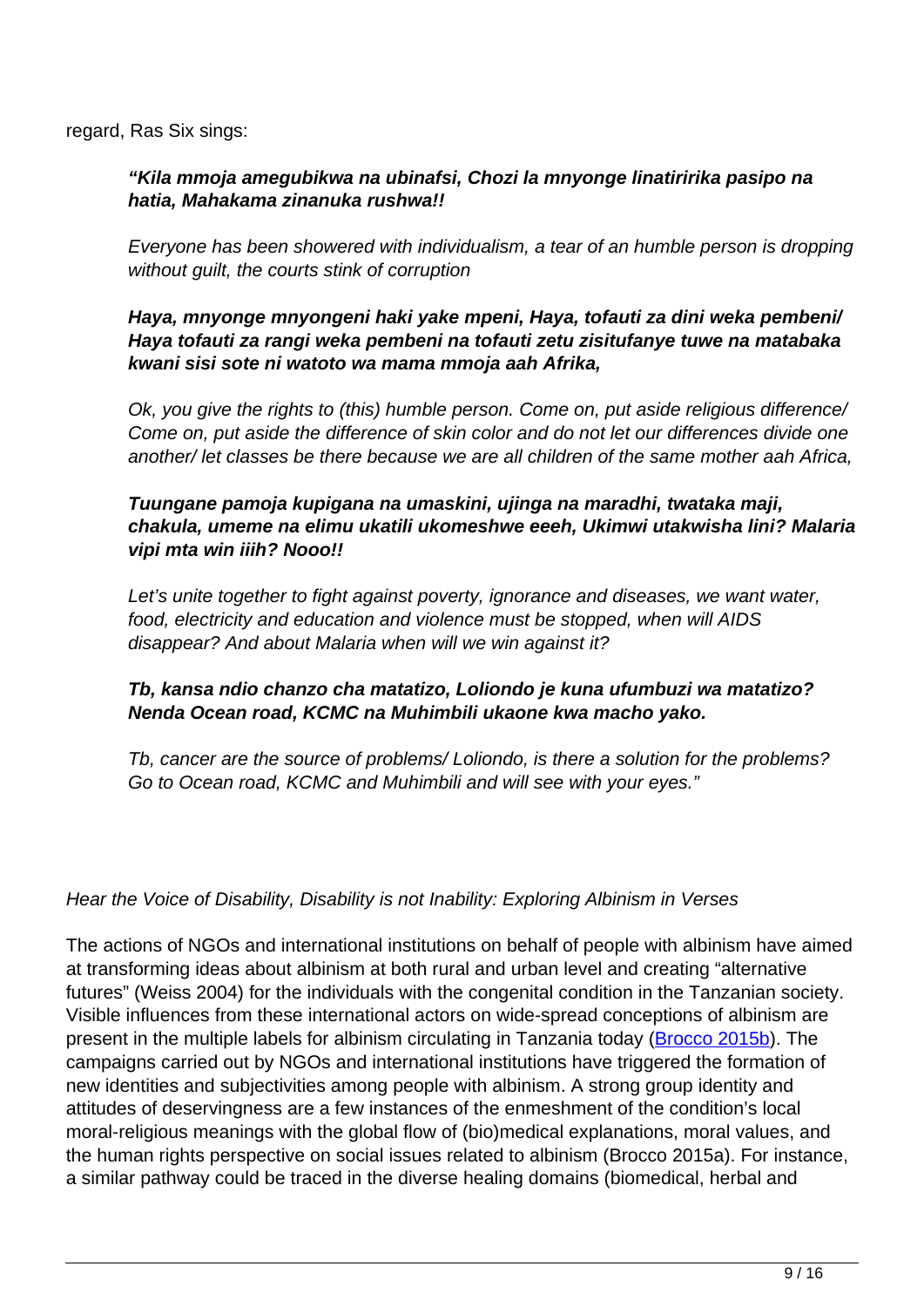spiritual/religious) in the case of the "Wonder of Loliondo"[4] and the spread of ART in Tanzania, highlighted in the lyrics written by Ras Six.

The subjectivity of people with albinism in the country has also been informed by the interactions between global ideas and local conceptions about the congenital condition to the extent that people with albinism have started to employ different coping strategies and human rights discourses to enhance their social inclusion in the communities (Brocco 2016). Moralreligious discourses and humanitarian actions have targeted the ritual murders of people with albinism in the northern regions of Tanzania (Bryceson et al. 2010; Schühle 2013). Such values and ideas have been spread in the country through (bio)medical interventions (i.e. delivering of sunscreens, free surgical operations and mobile clinics for ophthalmological and dermatological check-ups) and awareness campaigns carried out by NGOs (e.g. Under The Same Sun, Standing Voice, Tanzania Albinism Society), international governmental institutions (e.g. EU, UN, Tanzanian government) and broadcasting media (e.g. national and international newspapers, TV and radio programmes). The arousal of new rights and safeguards for people with albinism, claimed by national and international actors, shaped new political identities and renewed existing ones in the national political arena. For instance, a strong group identity, based on the biosociality of the congenital condition and built on discourses of victimhood and deservingness, has been strengthened by the political turmoil caused by the killings, the supposed stigma attached to people with albinism and references to human rights (**Brocco** [2015b\)](http://www.medizinethnologie.net/people-with-albinism-in-tanzania/).

In Ras Six's musical narratives about stigma and marginalization, conditions which have a strong impact on the daily life of many individuals with albinism, one comes upon similar discursive trajectories. This is not to imply that subjectivity and self-representation of social horizons of existence are not co-shaped by real experiences of stigma that Ras Six described to me during our meetings and narrated through his music. One time, for instance, he gave me an account of the kind of feelings he experienced during his youth and the way he articulated them in songs packed with meaningful words of denunciation and hope:

"In the school I suffered from stigma because people looked at me as a different person in Tabora. I all the time was asking myself 'why people looked at me in that way? Why am I so strange to them?'. And also for that I started singing for people with albinism. I realized a song for people with albinism called 'Mauaji (Killings)'. The story in Mauaji is a true story is about a friend of mine who was killed."

The primary scope of this song  $-$  from which extracts are translated below  $-$  is to create alternative futures and re-animate the regenerating power of transforming reality through denouncing broken states of living (Biehl and Locke 2010). While Ras Six's verses seem to express the spirit of becoming, they also reproduce global-local discursive dynamics where, for instance, calls for humanitarian action are enmeshed with local moral and religious worlds.

# **Intro**

"Our Father who art in heaven, hallowed be thy Name, your kingdom come, your will be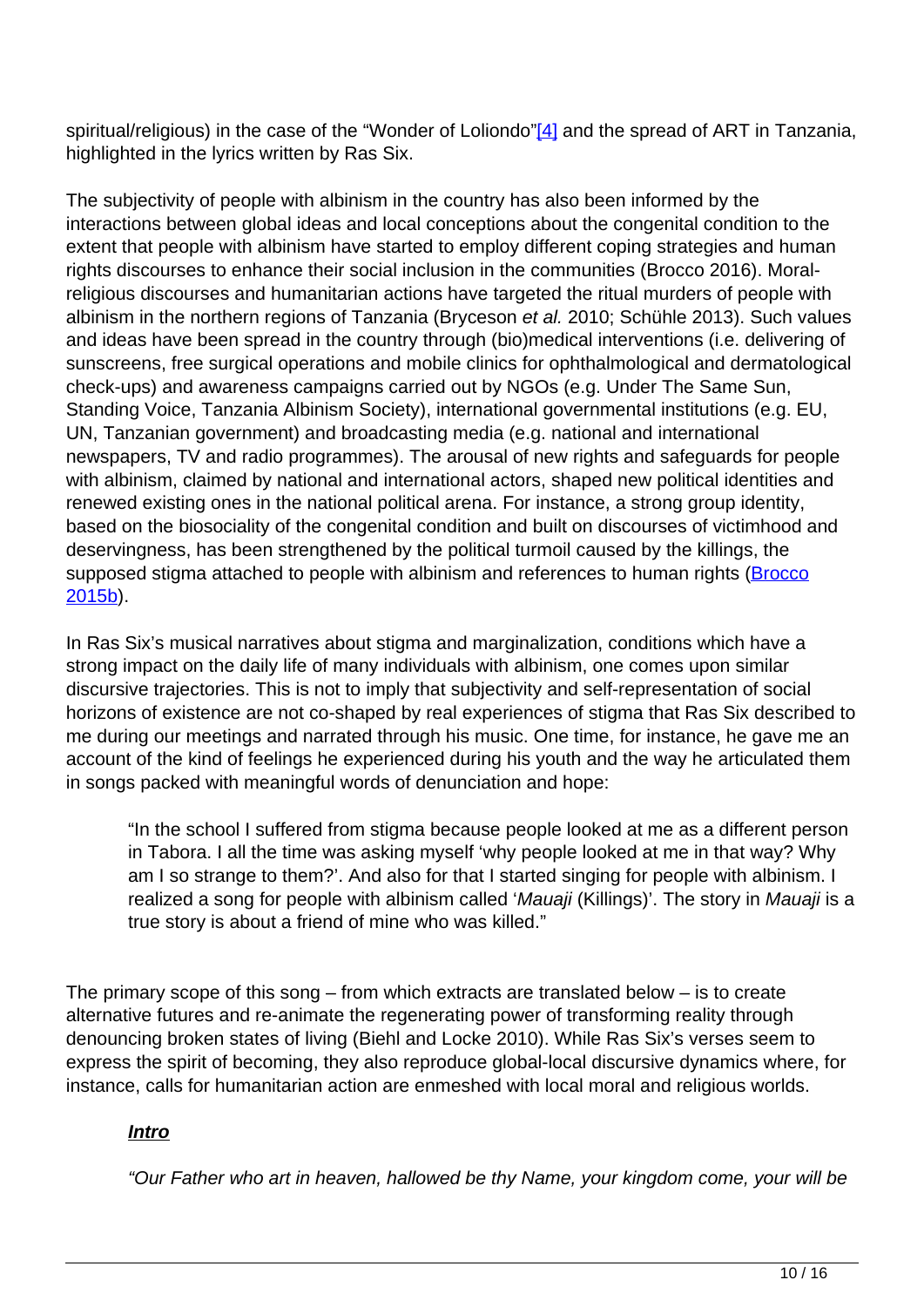done, as in heaven as it is on earth, conquering the lion of Judah. Rastafari I, Where are the United Nations? Where are the Human rights watch? We come to tell them/

# **Verse 1**

## **Alfajiri naamka nashtushwa na sauti ya radio/ Juma Mkamia ndio msomaji taarifa habari ya Leo/ Habari zinasema limetukia tukio oooh/ Mkoani Tabora amechinjwa albino oooh, Jina lake maarufu aliitwa.../ (Zeruzeru)/**

I get up at dawn and I am shocked listening to the news from the radio/ exactly Juma Mkamia the journalist [reporting] the news of today/ The news say that an incident happened oooh/ In Tabora region an albino was killed oooh, his name was ... / albino/

### **Wamemchinja kinyama kibanda chake kidogo wamekigeuza bucha/ Tanzania aah/ Nchi ya amani kwa nini mnaitia laana/ Chungeni sana nanananaa naaah/ Serikali iko macho inawatafuta watu hao ooh/ Harambee harambee wananchi tuwataje wauwaji/**

They have slaughtered him like an animal turned to his little side as butchers/ Tanzania aah/ Country of peace why do you call [them] curse/ Take care of people/ The government is active to find the people who did this/ Come on citizens wake up and denounce the killers/

# **Chorus**

# **Zuia mauaji dhidi ya walemavu wa ngozi, sikia.../ Kama unawapenda Mungu anakuona aah/ Dunia tunapita haifai Mungu kumuudhi/ We mama tumia cheo chako albino kuwaokoa aeeh/**

Prevent killings against people with the disability of the skin, listen…/ If you love God He sees you/ We are just passing by in this earth and we should not upset God/ Hey Mom use your [social] position for rescuing albinos/

# **Verse 2**

# **Haya sasa stop stop muda umefika albino najitetea/ Hatutaki siasa, stop dhambi ya mauaji mnayotenda itawarudia/ Nyerere alisema 'ukila nyama ya mwanadamu kamwe huwezi kuacha'/ Mola tunusuru oooh oh,oh,oh/**

Okay now stop stop, time has come I defend myself/ We do not want politics, stop the sins of the killings you commit to they will turn to you/ Nyerere said 'if you eat flesh of human being you cannot stop doing it'/ Lord help us oooh oh, oh, oh/

# **Verse 3**

**Vyombo vya habari vinajitahidi kuelimisha lakini ni sawa na kumpigia mbuzi uluzi**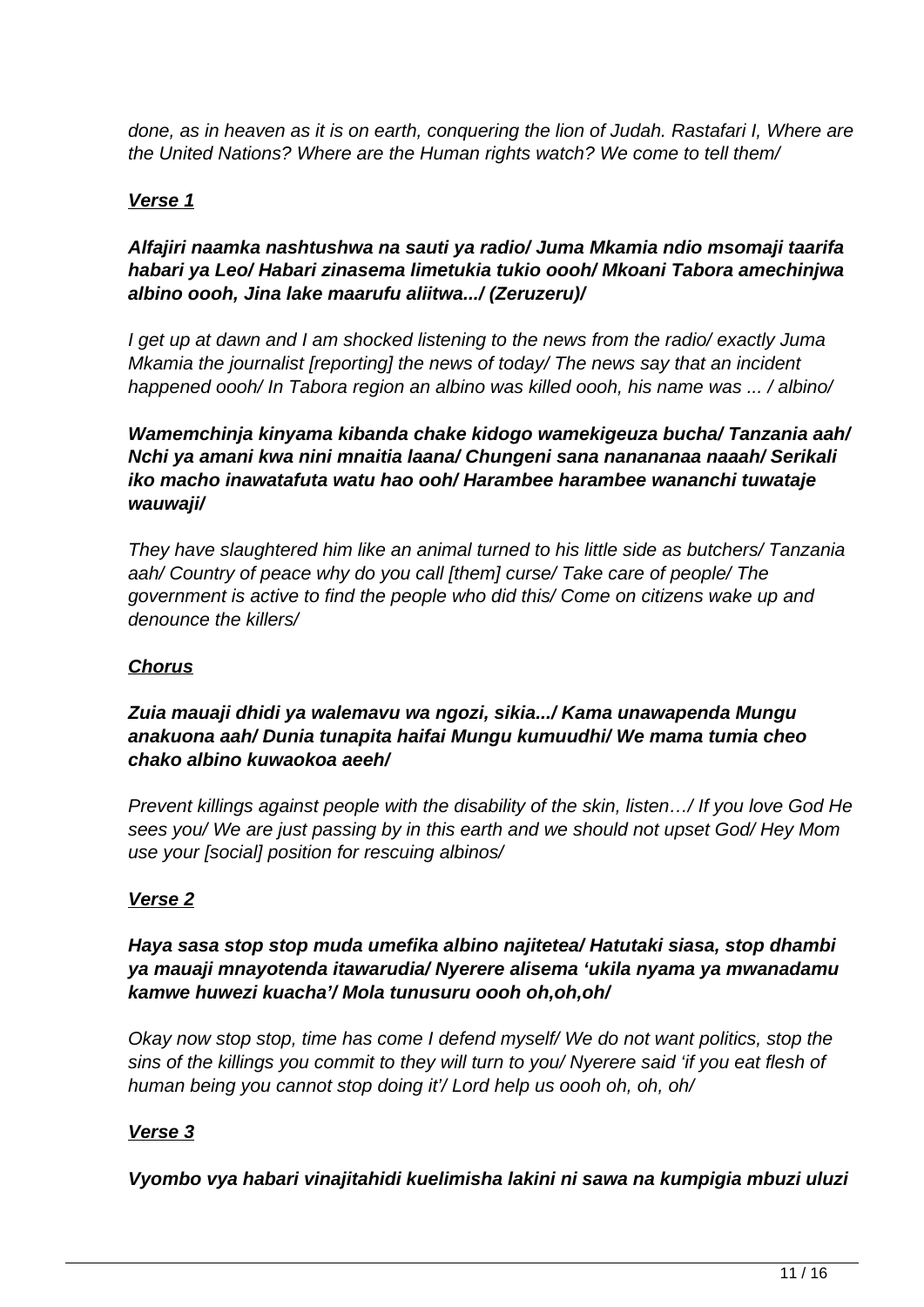#### **au kumpigia mbuzi gitaa aaah/ Ushirikina umekithiri mnaabudu uchawi kutuua sisi maalbino faida gani mnapata aaah,**

Media are trying to educate but it is always the same like whistling goat or like playing guitar for goat [expecting to dance] aaah/ you worship superstitions and people are adoring them and kill us albino, which benefits you get Aaah/

#### **Hear the voice of disability, disability is not inability."**

The closing words of the song synthetize the many moral conceptions surrounding albinism in global Tanzania. In the verses, moral-religious values have been enmeshed with the aims of humanitarian interventions. In so doing, God punishes the murderers of people with albinism before the law in Tanzania and his judgment is more tremendous than that delivered by human beings. At the same time, the reference to Nyerere and his sentence, reprimanding those who stained themselves with crimes against people with albinism, seems to be more incisive than the measures taken by the Tanzanian government, whose actions are perceived as useless. Mauaji also expresses the process of communicability surrounding the killings against people with albinism and their life experience. Such a process brings the solutions to this issue as well. During one of our discussions Ras Six told me:

"When I do awareness campaign I want to tell other people that they do not have to look at us as a problem (shida) and also first thing is acceptance (kitu cha kwanza ni kukubali). Second point is that albinism is a normal thing (kitu cha kawaida) and not a mistake (kosa). Thirdly, I focus on the problem of vision (malengo) because albinos cannot do things which normal individuals can. Anyway the most important message is for parents of children with disability and albinism: they do not have to hide their children with disability. They have to send them to school and stay with other children."

Ras Six's statement features the values spread by the humanitarian reasons, re-made perceptions of albinism and transformed conceptions of the congenital condition. New ideas of normalcy which entail the re-definition of horizons of meaning in which albinism does not mean inability, although it is simultaneously being reshaped as a form of disability.

#### Outro: Concluding Remarks

Music is a powerful means by which social issues are pointedly addressed in a few verses and moral values are spread within a society. By describing one musician's life trajectory and his life experiences, this blog piece pointed out the many ways the subjectivity of individuals with albinism is influenced and re-modulated by the intertwinements between local moral and social worlds and global humanitarian reasoning. The lyrics of the two songs "Je Ni Nani" and "Mauaji" show how particular versions of reality about stigma and marginalization in the life of people with albinism can consolidate themselves through actions and awareness campaigns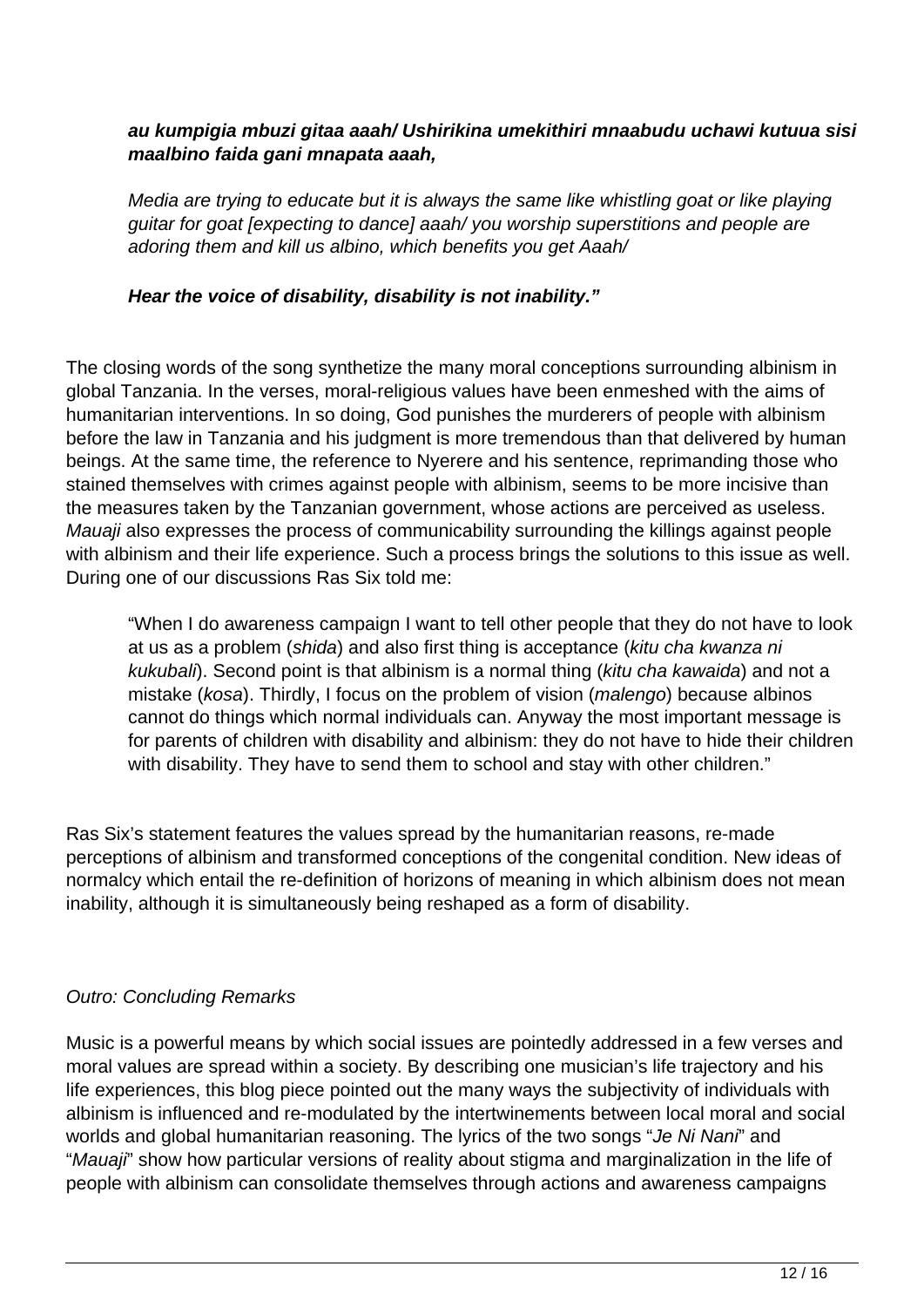carried out by international actors. Although Ras Six has realized both songs with a serious message and tunes evoking emotions and feelings, the above-mentioned lyrics are committed to address stigma and social suffering affecting people with albinism and also call for the end of assaults against the individuals with the congenital condition.

Ras Six's lyrics and comments vividly describe social issues about albinism already spread by broadcasting media, NGOs and international institutions over the past years and relate them to wider problems affecting the Tanzanian society and political arena. Of particular interest are the critical stances about neo-capitalist ways of life and the counter argument informed by moral values about enhancing discourses on social inclusion of people with disability. Humanitarian and Christian/Muslim values of acceptance and equality are also called for. All of these stances represent the ways through which Ras Six intends to respond to the problems of individualism and lack of interest hitting the society at large. Further, the songs embody the biosociality of people with albinism and show the group identity built on albinism as Ras Six seems to speak for all individuals with the congenital condition and implicitly presents himself as a member of this community.

# **Footnotes**

[1] Literally, master of ceremony.

[2] In Tanzania, people with albinism are often called zeruzeru, especially in rural areas. This term is generally translated as "ghost" or/and "albino", even though the original meaning of this label still remains problematic to trace (see Brocco 2015a for further analysis).

[3] According to Foster (1999), Rastafarians were those who developed reggae music from ska and rock steady in the late 1960s and early 1970s.

[4] The "Wonder of Loliondo" refers to the healing practices of a 76-year-old retired pastor of the Evangelical Lutheran Church of Tanzania (ELCT), Ambilikile Mwasapile, from Samunge (Loliondo Divison) in the Sonjo plans. Around 2011, Mwasapile became famous and attracted thousands of patients from every part of Tanzania as he claimed to be able to prepare a concoction from some tree's roots, suggested by God during a dream, to cure major chronic diseases such as diabetes, cancer and HIV/AIDS (Mattes 2014).

#### **Acknowledgements**

I am grateful to the Deutscher Akademischer Austauschdienst (DAAD) for funding my doctoral studies at the Freie Universität Berlin, Institute of Social and Cultural Anthropology. I also want to thank Hansjörg Dilger, Dominik Mattes, Simon Mutebi, Anitha Tingira, Eugenio Giorgianni, the members of the Berlin Medical Anthropology group and the reviewers of the Blog Medizinethnologie for their valuable comments on the piece. I am grateful to Francesca Maria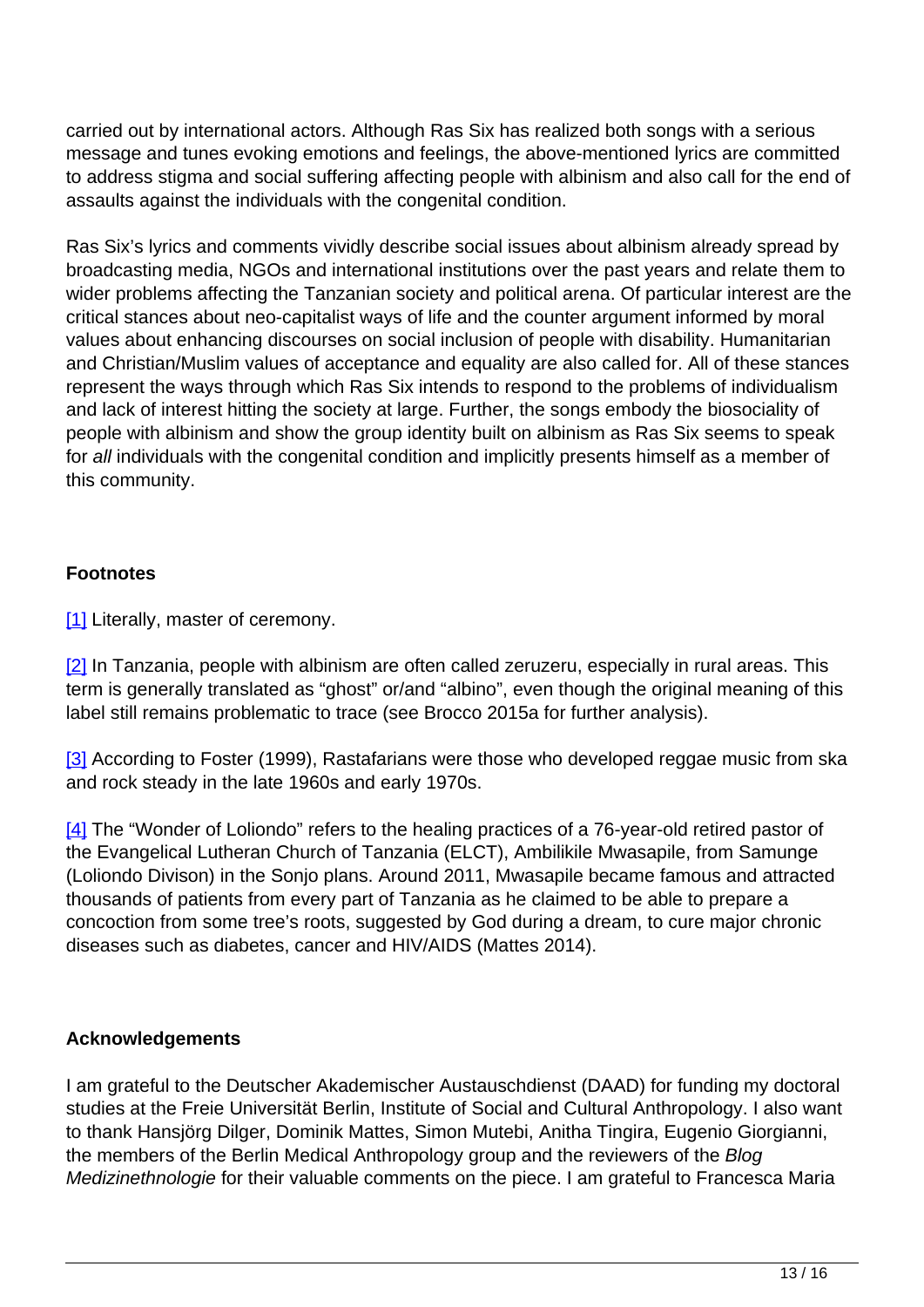Pozzi for editing the pictures included in the text. A special thank you goes to Ras Six for sharing his music and life experiences. Finally, I would like to thank all of the men, women and children in Tanzania, who made the research possible, and my family for their support. Unless indicated otherwise, all translations from Swahili are my own, as are any and all imprecisions in my argument.

# **Bio statement**

Giorgio Brocco is a PhD candidate at the Freie Universität Berlin. His doctoral research entitled ..Zeruzeru and Diverse Shades of Difference: A Study of People with Albinism in Kilolo District, Tanzania" examines the life situations and everyday experiences of people with albinism in Tanzania. The main goal of the study is pursued through an investigation that deals with the social, political and moral discourses and ideas about albinism in Tanzania, as they are articulated by diverse actors between local and global settings. Since 2012, Giorgio Brocco has also worked for the NGO Tulime Onlus.

# **Bibliographical references**

Alvarez, L. 2008. Reggae Rhythms in Dignity's Diaspora: Globalization, Indigenous Identity, and the Circulation of Cultural Struggle. In: Popular Music and Society 31 (5), 575-597.

Bastien, S. 2009. Reflecting and Shaping the Discourse: The Role of Music in AIDS Communication in Tanzania. In: Social Science & Medicine 68, 1357–1360.

Biehl, J., P. Locke. 2010. Deleuze and the Anthropology of Becoming. In: Current Anthropology 51 (3), 317-351.

Bryceson, F.D., J.B. Jonsson & R. Sherrington. 2010. Miners' Magic: Artisanal Mining, the Albino Fetish and Murder in Tanzania. In: The Journal of Modern Africa Studies 48, 353–382.

Brocco, G. 2016. Albinism, Stigma, Subjectivity and Global-Local Discourses in Tanzania. In: Anthropology and Medicine. (Forthcoming)

Brocco, G. 2015a. Labeling Albinism: Language and Discourse Surrounding People with Albinism in Tanzania. In: Disability and Society 30 (8), 1143–1157.

Brocco, G. 2015b. People with Albinism and Humanitarian NGOs: Identities Between Local and Global Worlds. In: Blog Medizinethnologie Körper, Gesundheit und Heilung in einer globalisierten Welt (pp.1–20), [http://www.medizinethnologie.net/people-with-albinism-in](http://www.medizinethnologie.net/people-with-albinism-in-tanzania/)[tanzania.](http://www.medizinethnologie.net/people-with-albinism-in-tanzania/) (Accessed on: 13/06/2016)

Englert, B. 2003. Bongo Flava (Still) Hidden: "Underground"-Rap from Morogoro, Tanzania.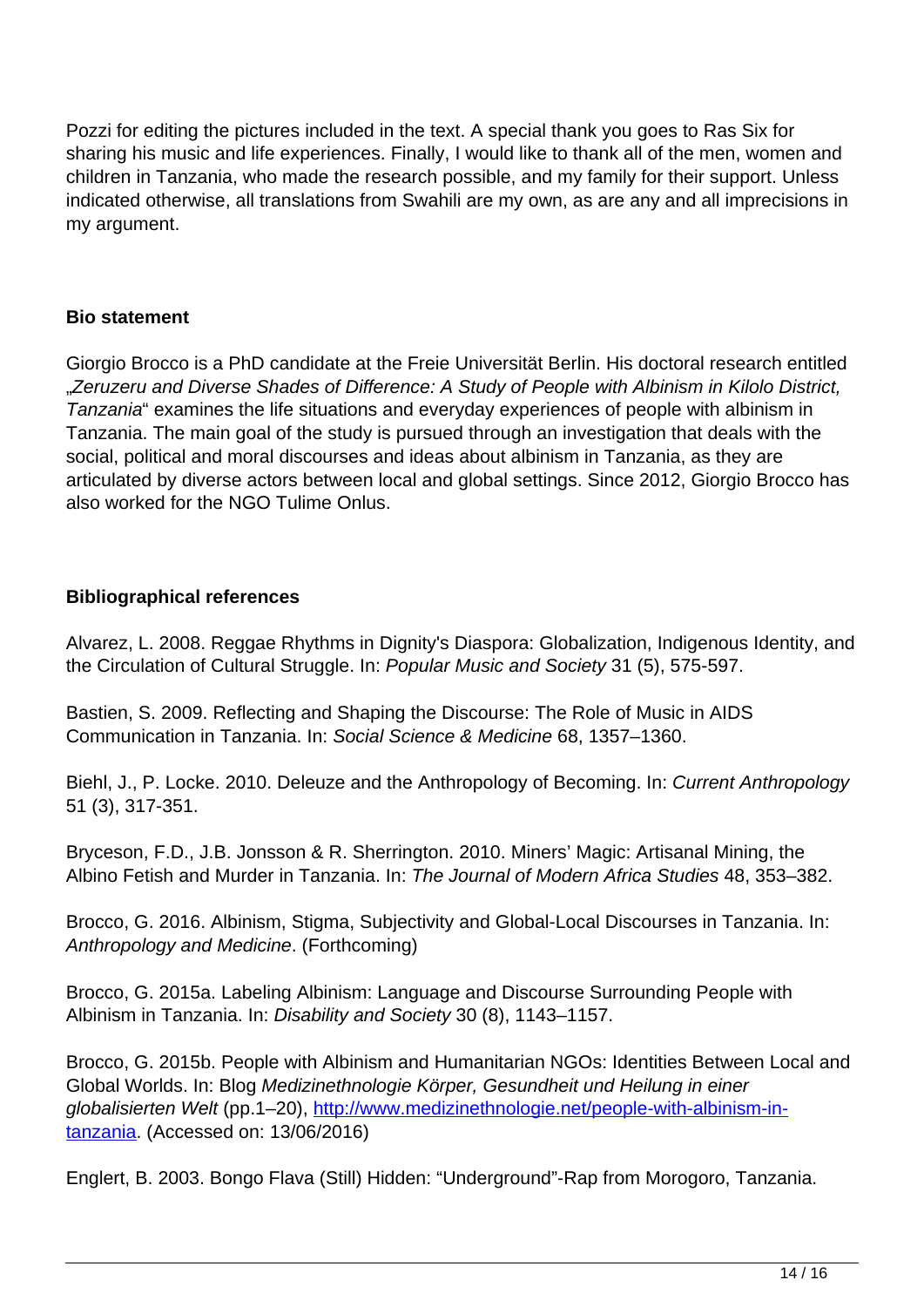In: Stichproben: Wiener Zeitschrift für kritische Afrikastudien 5, 72-93.

Englert, B. 2008. Kuchanganyachanganya-Topic and Language Choices in Tanzania Youth Culture. In: Journal of African Cultural Studies 20 (1), 45-55.

Foster, C. 1999. Roots Rock Reggae: An Oral History of Reggae Music from Ska to Dancehall. New York: Billboard Books.

Gaztambide-Fernandez, Ruben A. 2004. Profetas de la Cultura: Notes on the Puerto Rican Reggae of Cultura Profetica. In: Centro Journal 16 (2), 227–247.

Granado S., L. Manderson, B. Obrist & M. Tanner. 2011. Appropriating "Malaria": Local Responses to Malaria Treatment and Prevention in Abidjan, Côte d'Ivoire. In: Medical Anthropology 30 (1), 102-121.

Hahn, H.P. 2004. Global Goods and the Process of Appropriation. In: P. Probst & G. Spittler (eds). Between Resistance and Expansion. Explorations of Local Vitality in Africa. Beitrage zur Afrikaforschung 18. Munster: Lit Verlag, 213–231.

Higgins, C. 2014. When Scapes Collide: Reterritorializing English in East Africa. In: Rubdy R. & L. Alsagoff, (eds). The Global Local Interface and Hybridity: Exploring Language and Identity. Bristol, Buffalo, Toronto: Multilingual Matters, 17-40.

Krings, M. & U. Reuster-Jahn (eds). 2014. Bongo Media Worlds: Producing and Consuming Popular Culture in Dar es Salaam. Mainzer Beiträge zur Afrikaforschung 34. Cologne: Rüdiger Köppe Verlag.

Mattes, D. 2014. The Blood of Jesus and CD4 Counts. Dreaming, Developing and Navigating Therapeutic Options for Curing HIV/AIDS in Tanzania. In: van Dijk R., H. Dilger, M. Burchardt & T. Rasing, (eds). Saving Souls, Prolonging Lives. Religion and the Challenges of AIDS-Treatment in Africa. London: Ashgate, 169-195

Nading, A.M. 2016. Local Biologies, Leaky Things, and the Chemical Infrastructure of Global Health. In: Medical Anthropology, DOI: 10.1080/01459740.2016.1186672  $\vert$ 

Ntarengwi, M. 2009. East African Hip Hop: Youth Culture and Globalization. Urbana and Chicago: University of Illinois Press.

.

Perullo, A. 2005. Hooligans and Heroes: Youth Identity and hip hop in Dar es Salaam, Tanzania. In: Africa Today 51 (4), 75-101.

Prince, R.J. 2014. Precarious Projects: Conversions of (Biomedical) Knowledge in an East African City. In: Medical Anthropology 33 (1), 68-83.